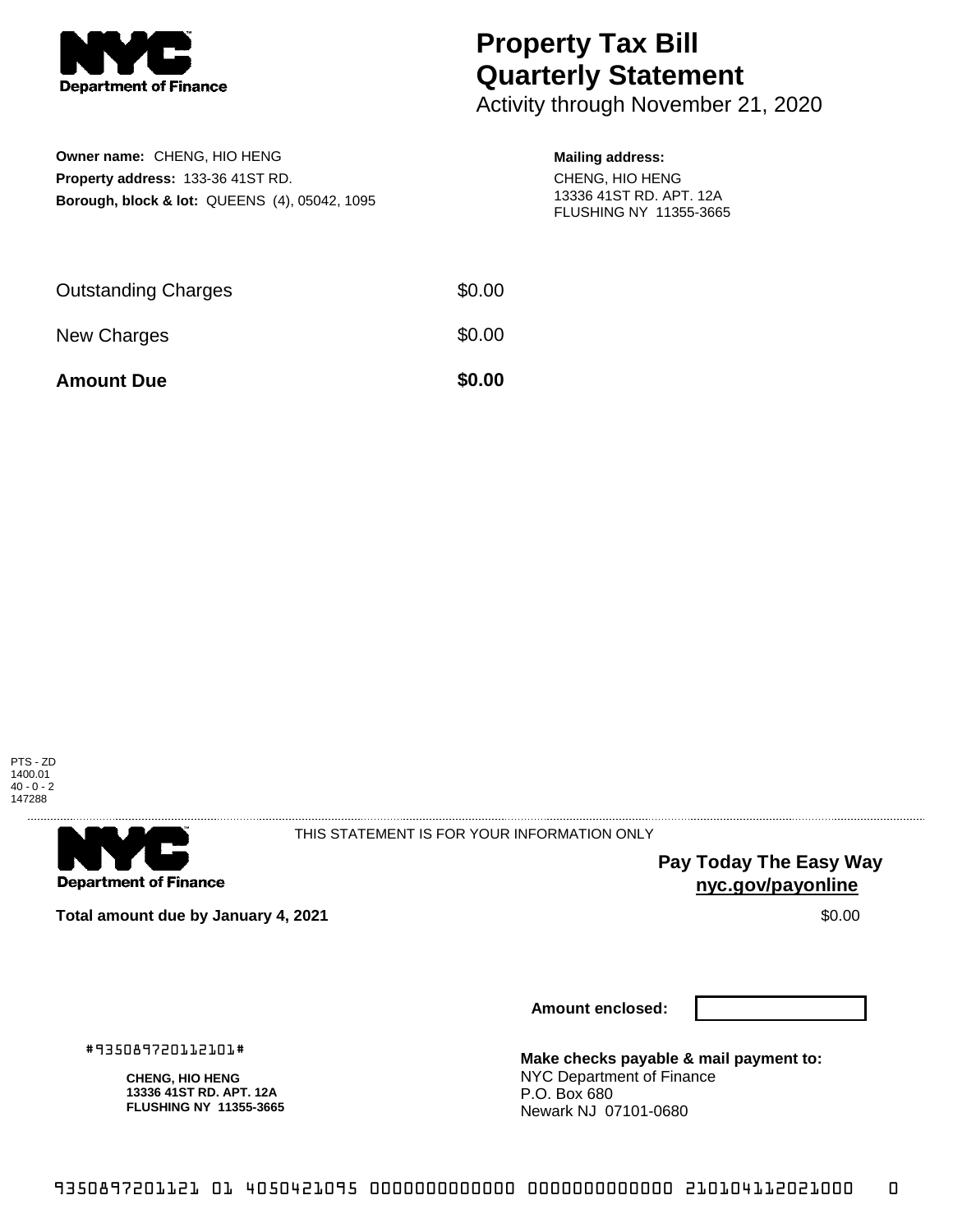

**Previous Charges Amount**

| Total previous charges including interest and payments |                      |                 | \$0.00        |
|--------------------------------------------------------|----------------------|-----------------|---------------|
| <b>Current Charges</b>                                 | <b>Activity Date</b> | <b>Due Date</b> | Amount        |
| Finance-Property Tax                                   |                      | 01/01/2021      | \$1,314.66    |
| <b>Adopted Tax Rate</b>                                |                      |                 | $$-58.04$     |
| Co-op Condo Abatement                                  | 01/01/2021           |                 | \$14.62       |
| Payment                                                | 09/30/2020           |                 | $$-1,314.66$  |
| Payment Adjusted                                       | 01/01/2021           |                 | \$43.42       |
| <b>Total current charges</b>                           |                      |                 | \$0.00        |
| <b>Tax Year Charges Remaining</b>                      | <b>Activity Date</b> | Due Date        | Amount        |
| Finance-Property Tax                                   |                      | 04/01/2021      | \$1,314.66    |
| <b>Adopted Tax Rate</b>                                |                      |                 | $$-58.04$     |
| Co-op Condo Abatement                                  | 01/01/2021           |                 | \$14.62       |
| <b>Early Payment Discount</b>                          |                      | 04/01/2021      | $$-13.02$     |
| <b>Early Payment Discount</b>                          |                      | 04/01/2021      | \$0.29        |
| Payment                                                | 09/30/2020           |                 | $$-1,301.64$  |
| Payment Adjusted                                       | 01/01/2021           |                 | \$43.13       |
| Total tax year charges remaining                       |                      |                 | \$0.00        |
| <b>Overpayments/Credits</b>                            | <b>Activity Date</b> | Due Date        | <b>Amount</b> |
| Credit Balance                                         |                      | 10/01/2020      | $$-86.55$     |
| Total overpayments/credits remaining on account        |                      |                 | \$86.55       |

You must apply for a refund or a transfer of credits resulting from overpayments within six years of the date of **the overpayment or credit. Please note that overpayments and credits are automatically applied to unpaid taxes.**

## **Home banking payment instructions:**

- 1. **Log** into your bank or online bill pay website.
- 2. **Add** the new payee: NYC DOF Property Tax. Enter your account number, which is your boro, block and lot, as it appears here: 4-05042-1095 . You may also need to enter the address for the Department of Finance. The address is P.O. Box 680, Newark NJ 07101-0680.
- 3. **Schedule** your online payment using your checking or savings account.

## **Did Your Mailing Address Change?** If so, please visit us at **nyc.gov/changemailingaddress** or call **311.**

When you provide a check as payment, you authorize us either to use information from your check to make a one-time electronic fund transfer from your account or to process the payment as a check transaction.